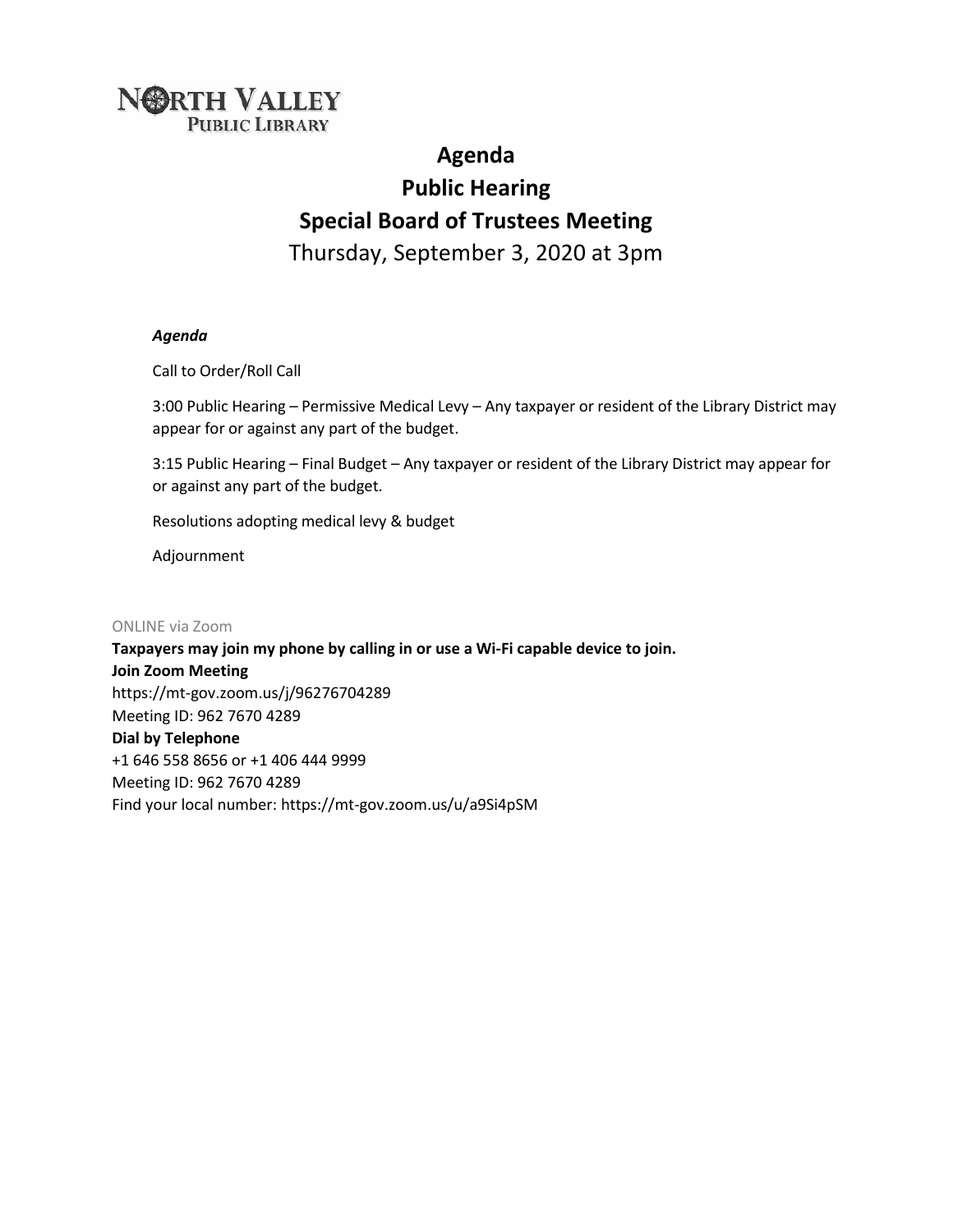# **North Valley Public Library**

208 Main Street, Stevensville, MT 59870

### **Public Hearings of Permissive Medical Levy and Fiscal Year Library Budget 20-21**

### **Special Board of Trustees Minutes followed hearings.**

**September 3, 2020** 

#### **CALL TO ORDER/ROLL CALL OF PERMISSIVE MEDICAL LEVY HEARING**

The hearing was called to order at order at 3 pm

#### **BOARD MEMBERS PRESENT**

Leon Theroux Dianne Snedigar Kim Tiplady Caitlin Dunn, Vice Chair Victoria Howell, Chair

**HOST** Tracy Cook, State Library

#### **STAFF PRESENT** Denise Ard, Director

**PUBLIC COMMENT** The Chair asked if any public was in attendance and for public comment. The board waited for public to attend and public comment for 14 minutes. No public arrived so there was no public comment. The Chair concluded the public hearing for the permissive medical levy at 3:14

#### **CALL TO ORDER/ROLL CALL OF BUDGET HEARING**

The hearing was called to order at order at 3:15 pm

#### **BOARD MEMBERS PRESENT**

Leon Theroux Dianne Snedigar Kim Tiplady Caitlin Dunn, Vice Chair Victoria Howell, Chair

**HOST** Tracy Cook, State Library

**STAFF PRESENT** Denise Ard, Director

**PUBLIC COMMENT** The Chair asked if any public was in attendance and for public comment. The chair asked if any public would like to comment. Tracy said no one has joined the meeting. The board waited for public to attend and to hear public comment. No public arrived. The chair concluded the public hearing at 3:20.

#### **CALL TO ORDER/ROLL CALL SPECIAL BOARD MEETING ON BUDGETS**

The meeting was called to order at order at 3:20pm

#### **BOARD MEMBERS PRESENT**

Leon Theroux Dianne Snedigar Kim Tiplady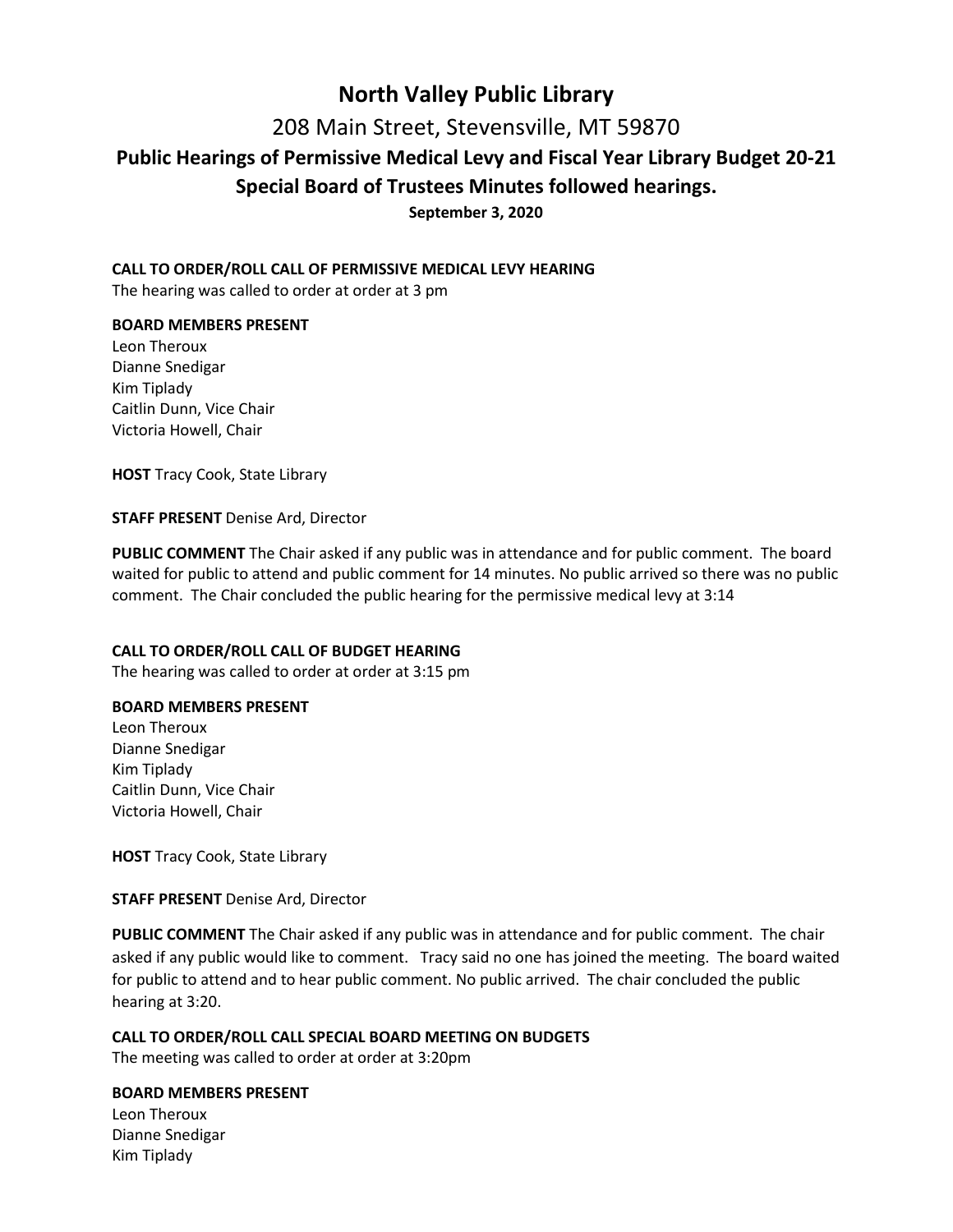Caitlin Dunn, Vice Chair Victoria Howell, Chair

**HOST** Tracy Cook, State Library

#### **STAFF PRESENT** Denise Ard, Director

The Chair said they needed to approve the budgets. The Chair read Resolution No. 2020-09-1

#### **PERMISSIVE MEDICAL LEVY FYE 2021**

**Whereas**, the North Valley Public Library Board of Trustees met in a public hearing on September 3, 2020, on the proposed Permissive Medical Levy for health care premium increases for Fiscal Year 2021 as required by MCA 2-9-212;

**Now Be It Therefore Resolved,** in accordance with the MCA 2-9-212, the Board of the North Valley Library District, Ravalli County, Montana approves and adopts a permissive medical levy for health care premium increases for a total generated tax revenue of \$3,866 (0.19 mills).

Dianne made a motion to approve. Leon seconded the motion. The motion passed unanimously and the resolution was adopted.

The Chair then read Resolution No. 2020-09-2

#### **BUDGET ADOPTION FYE 2021**

Whereas, the North Valley Public Library Board of Trustees met in a public hearing on September 3, 2020 on the proposed 2020-2021 North Valley Public Library District Budget as required by MCA 7-6- 4030;

Now Be It Therefore Resolved, in accordance with the MCA 7-6-4030, the Board of the North Valley Library District, Ravalli County, Montana approves and adopts the final library district budget. Caitlin made a motion to approve. Kim seconded the motion. The motion passed unanimously and the resolution was adopted.

The business of the meeting being concluded, Caitlin motioned to adjourn Kim seconded.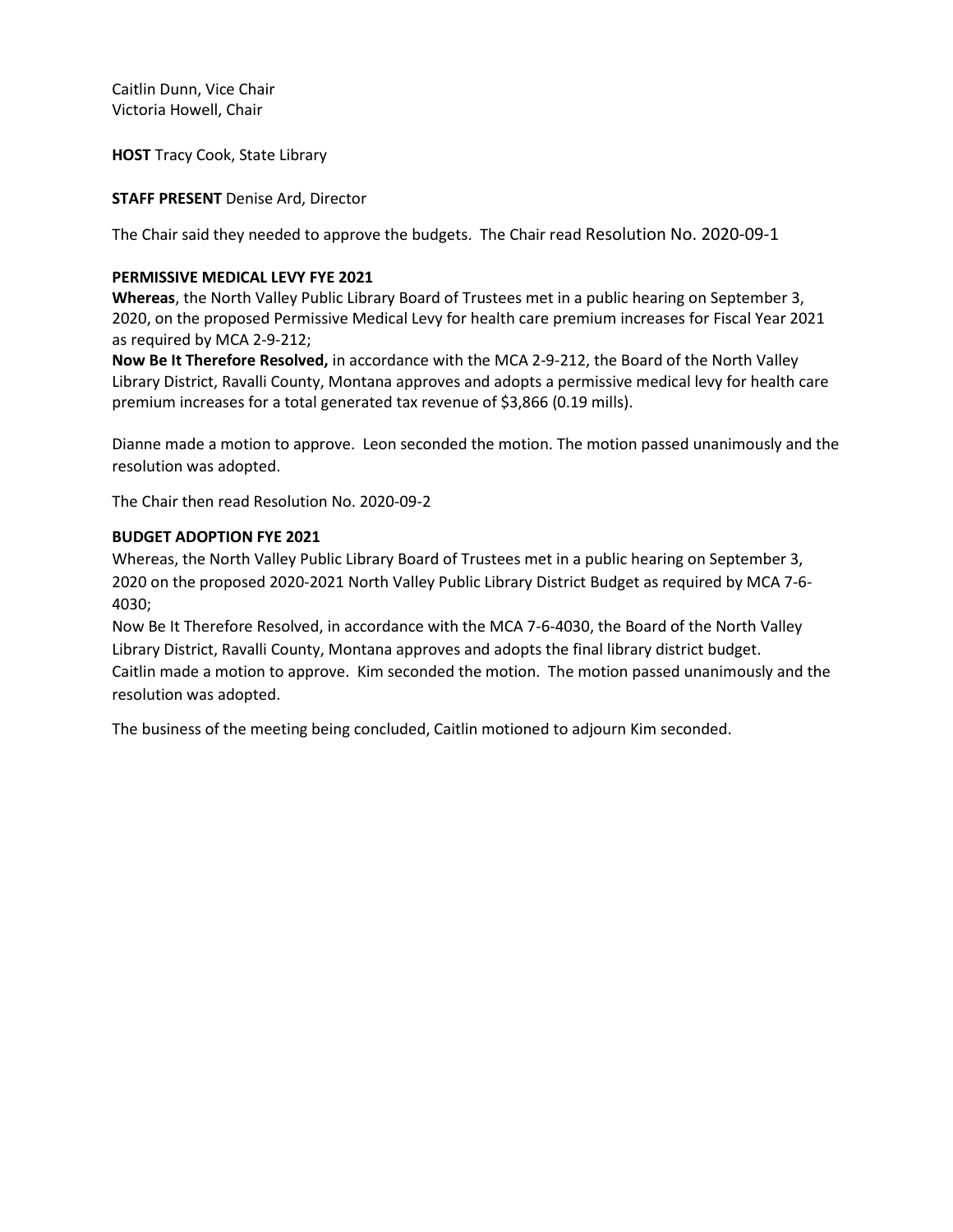

#### **North Valley Public Library** Resolution No. 2020-09-2

#### **BUDGET ADOPTION FYE 2021**

Whereas, the North Valley Public Library Board of Trustees met in a public hearing on September 3, 2020 on the proposed 2020-2021 North Valley Public Library District Budget as required by MCA 7-6-4030;

Now Be It Therefore Resolved, in accordance with the MCA 7-6-4030, the Board of the North Valley Library District, Ravalli County, Montana approves and adopts the final library district budget.

Adopted this 3rd day of September, 2020 NORTH VALLEY PUBLIC LIBRARY

**BOARD**OF/TRUSTEES By:

Chairman

**ATTEST** 

208 Main St., Stevensville, MT 59870, 406-777-5061 northvalleylibrary.org Monday – Friday 10 a.m. to 7 p.m. Saturday 10 a.m. to 5 p.m.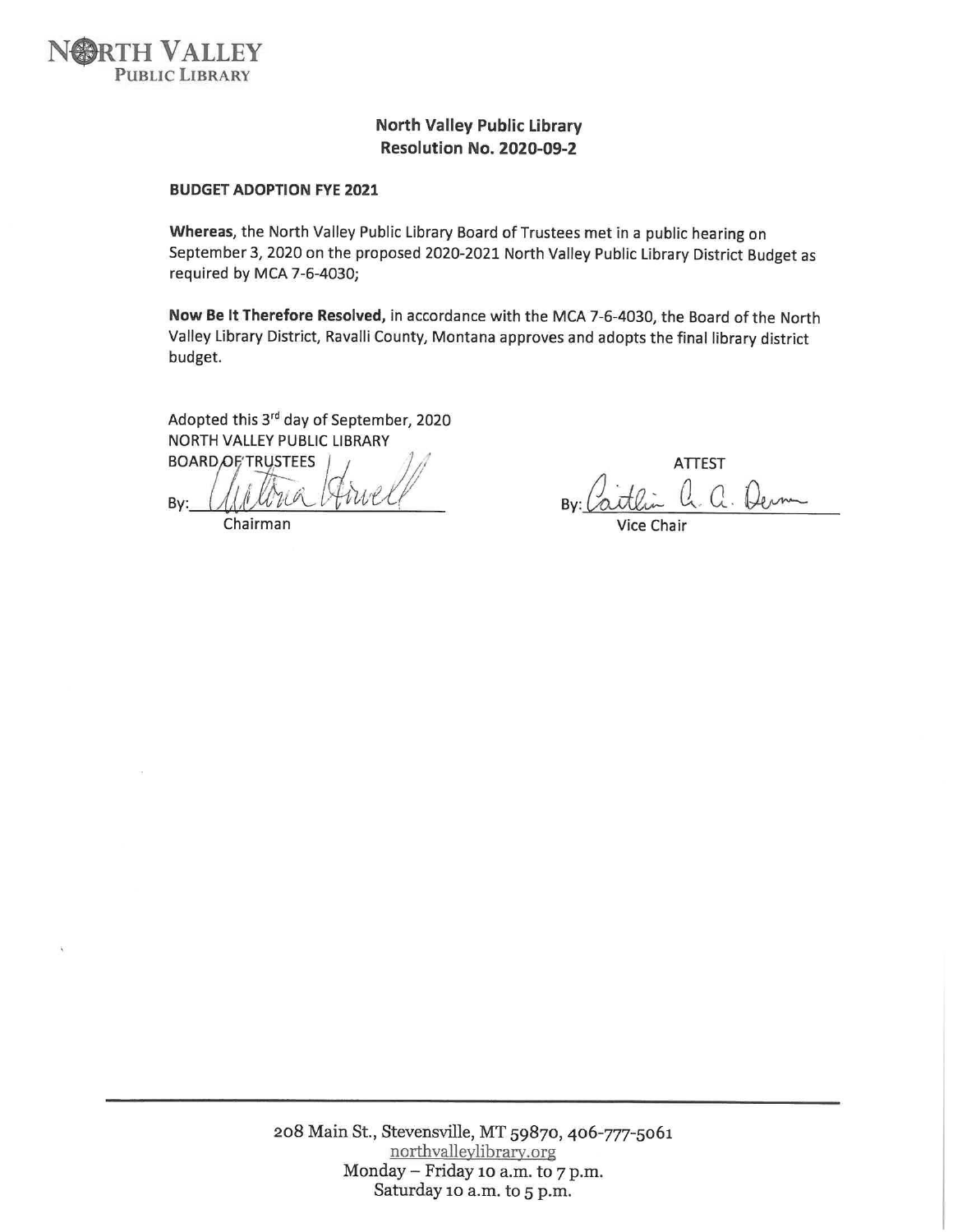

### **North Valley Public Library Resolution No. 2020-09-1**

#### PERMISSIVE MEDICAL LEVY FYE 2021

Whereas, the North Valley Public Library Board of Trustees met in a public hearing on September 3, 2020, on the proposed Permissive Medical Levy for health care premium increases for Fiscal Year 2021 as required by MCA 2-9-212;

Now Be It Therefore Resolved, in accordance with the MCA 2-9-212, the Board of the North Valley Library District, Ravalli County, Montana approves and adopts a permissive medical levy for health care premium increases for a total generated tax revenue of \$3,866 (0.19 mills).

Adopted this 3rd day of September, 2020 NORTH VALLEY PUBLIC LIBRARY

**BOARD OF TRUSTEES** By:

Chairman

**ATTEST** 

Vice Chair

208 Main St., Stevensville, MT 59870, 406-777-5061 northvalleylibrary.org Monday - Friday 10 a.m. to 7 p.m. Saturday 10 a.m. to 5 p.m.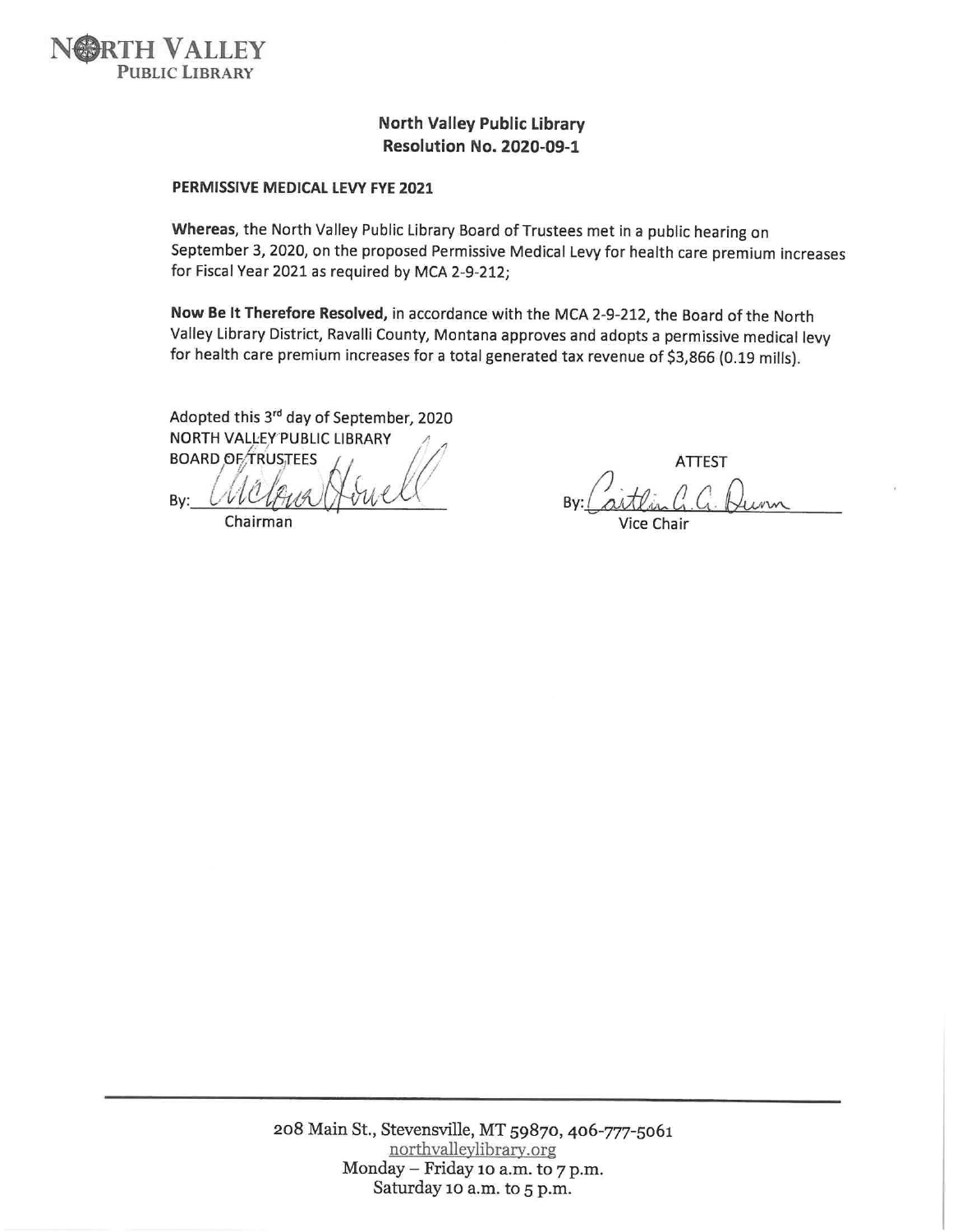|                         | CASH AVAILABLE, REVENUES, & OTHER FINANCING SOURCES                                |                |  |  |
|-------------------------|------------------------------------------------------------------------------------|----------------|--|--|
|                         |                                                                                    | <b>AMOUNT</b>  |  |  |
| 1                       |                                                                                    |                |  |  |
|                         | Cash Balance all accounts held outside the County as of                            |                |  |  |
| 2                       | June 30th (Cash report 6/20 balance)                                               | \$<br>402.96   |  |  |
| $\overline{\mathbf{3}}$ | Outstanding warrants (checks) as of June 30th                                      | \$             |  |  |
|                         | <b>Cash Available as of July 1st</b>                                               |                |  |  |
|                         | $\left( \frac{4-(1+2)\cdot 3}{2} \right)$                                          | 402.96<br>\$   |  |  |
|                         | <b>Revenues</b>                                                                    | <b>AMOUNT</b>  |  |  |
| 5                       | Tax Revenue (BARS Act: 311000)                                                     | 3,866.00<br>\$ |  |  |
| <u>6</u>                |                                                                                    |                |  |  |
|                         |                                                                                    |                |  |  |
|                         |                                                                                    |                |  |  |
|                         |                                                                                    |                |  |  |
|                         |                                                                                    |                |  |  |
|                         |                                                                                    |                |  |  |
|                         |                                                                                    |                |  |  |
|                         |                                                                                    |                |  |  |
|                         |                                                                                    |                |  |  |
|                         |                                                                                    |                |  |  |
|                         |                                                                                    |                |  |  |
|                         |                                                                                    |                |  |  |
|                         |                                                                                    |                |  |  |
|                         |                                                                                    |                |  |  |
|                         |                                                                                    |                |  |  |
|                         |                                                                                    |                |  |  |
|                         |                                                                                    |                |  |  |
|                         |                                                                                    |                |  |  |
|                         |                                                                                    |                |  |  |
|                         |                                                                                    |                |  |  |
|                         |                                                                                    |                |  |  |
|                         | <b>IUIAL IAX/NUN-IAX KEVENUES &amp; UIHEK</b><br><b>FINANCING SOURCES:</b>         |                |  |  |
|                         |                                                                                    | 3,866.00       |  |  |
|                         | Total Resources (Total Resources MUST equal Total<br>Requirements from page 2, 11) |                |  |  |
|                         | $(\underline{8} = \underline{4} + \underline{7})$                                  | 4,268.96       |  |  |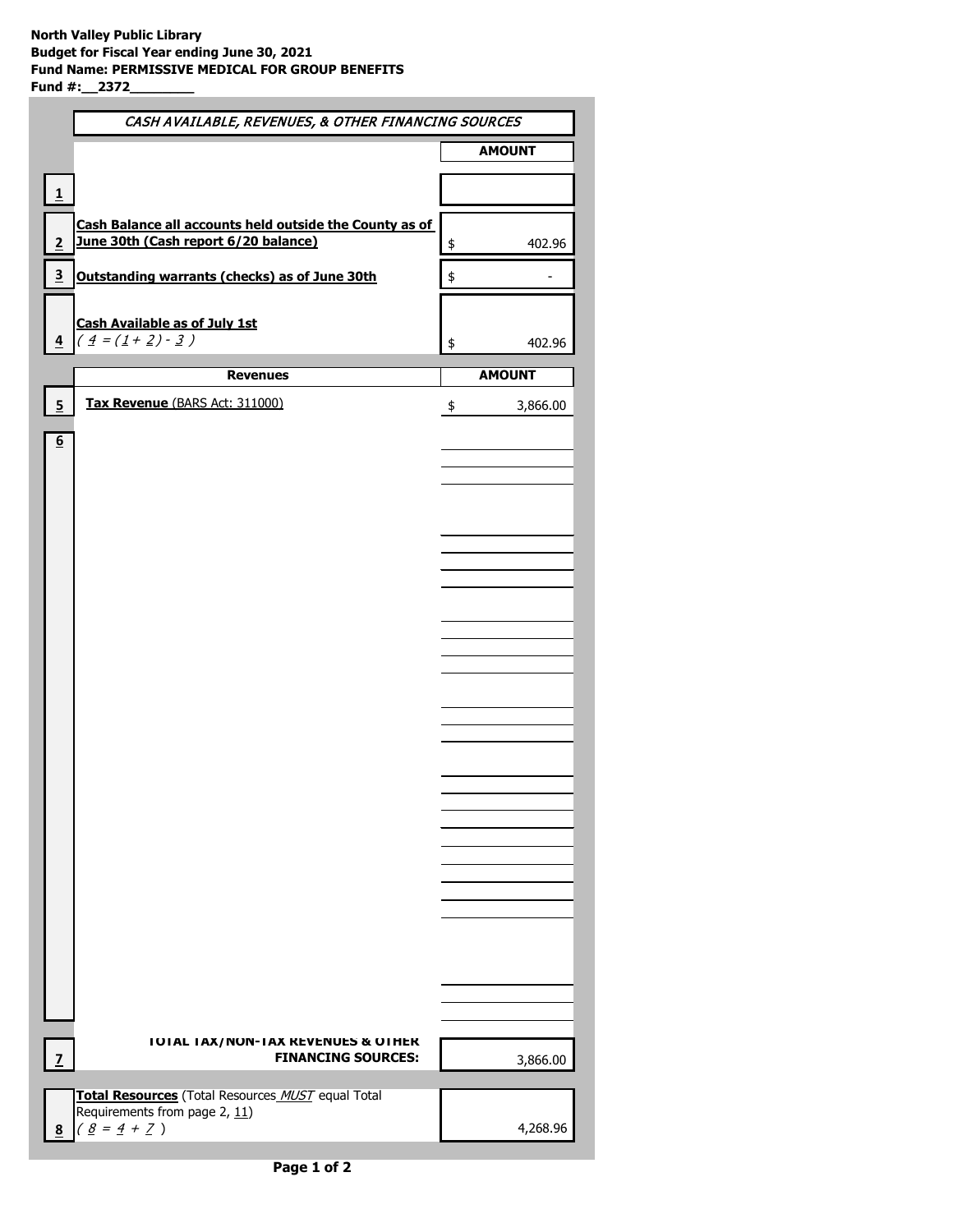#### **North Valley Public Library Budget for Fiscal Year ending June 30, 2021 Fund Name: PERMISSIVE MEDICAL FOR GROUP BENEFITS Fund #:\_\_2372\_\_\_\_\_\_\_\_**

|                |                                                                                   |               | <b>APPROPRIATIONS AND CASH RESERVE</b>                            |                |
|----------------|-----------------------------------------------------------------------------------|---------------|-------------------------------------------------------------------|----------------|
| $\overline{9}$ | <b>Expenditures</b>                                                               | <b>AMOUNT</b> | <b>Expenditures</b>                                               | <b>AMOUNT</b>  |
|                | <b>Personal Services (100)</b>                                                    |               |                                                                   |                |
|                | 135 - Health Insurance increase \$                                                | 4,268.96      |                                                                   |                |
|                |                                                                                   |               |                                                                   |                |
|                |                                                                                   |               |                                                                   |                |
|                |                                                                                   |               |                                                                   |                |
|                |                                                                                   |               |                                                                   |                |
|                |                                                                                   |               |                                                                   |                |
|                |                                                                                   |               |                                                                   |                |
|                |                                                                                   |               |                                                                   |                |
|                |                                                                                   |               |                                                                   |                |
|                |                                                                                   |               |                                                                   |                |
|                |                                                                                   |               |                                                                   |                |
|                |                                                                                   |               |                                                                   |                |
|                |                                                                                   |               |                                                                   |                |
|                |                                                                                   |               |                                                                   |                |
|                |                                                                                   |               |                                                                   |                |
|                |                                                                                   |               |                                                                   |                |
|                |                                                                                   |               |                                                                   |                |
|                |                                                                                   |               |                                                                   |                |
|                |                                                                                   |               |                                                                   |                |
|                |                                                                                   |               |                                                                   |                |
|                |                                                                                   |               |                                                                   |                |
|                |                                                                                   |               |                                                                   |                |
|                |                                                                                   |               |                                                                   |                |
|                |                                                                                   |               |                                                                   |                |
|                |                                                                                   |               |                                                                   |                |
|                |                                                                                   |               |                                                                   |                |
|                |                                                                                   |               |                                                                   |                |
|                |                                                                                   |               |                                                                   |                |
|                |                                                                                   |               |                                                                   |                |
|                |                                                                                   |               |                                                                   |                |
|                |                                                                                   |               |                                                                   |                |
|                |                                                                                   |               |                                                                   |                |
|                |                                                                                   |               |                                                                   |                |
|                |                                                                                   |               |                                                                   |                |
|                |                                                                                   |               |                                                                   |                |
|                |                                                                                   |               |                                                                   |                |
|                |                                                                                   |               |                                                                   |                |
|                |                                                                                   |               |                                                                   |                |
|                |                                                                                   |               | <b>TOTAL APPROPRIATIONS</b>                                       |                |
|                |                                                                                   |               | (EXPENDITURES):                                                   |                |
|                |                                                                                   |               | (The total actual expenditures for the period stated shall not in |                |
|                |                                                                                   |               | any event exceed the total budgeted appropriations, unless a      |                |
|                |                                                                                   |               | budget amendment in accordance with 7-6-4006, MCA has been        | 4,268.96<br>\$ |
|                |                                                                                   |               |                                                                   |                |
|                |                                                                                   |               |                                                                   |                |
|                |                                                                                   |               |                                                                   |                |
|                | <b>Cash Reserve</b>                                                               |               |                                                                   |                |
| 10             |                                                                                   |               |                                                                   | \$             |
|                |                                                                                   |               |                                                                   |                |
|                |                                                                                   |               |                                                                   |                |
|                | Total Requirements (Total Requirements MUST equal Total Resources from page 1, 8) |               |                                                                   |                |
| 11             | $(11 = 9 + 10)$                                                                   |               |                                                                   | 4,268.96<br>\$ |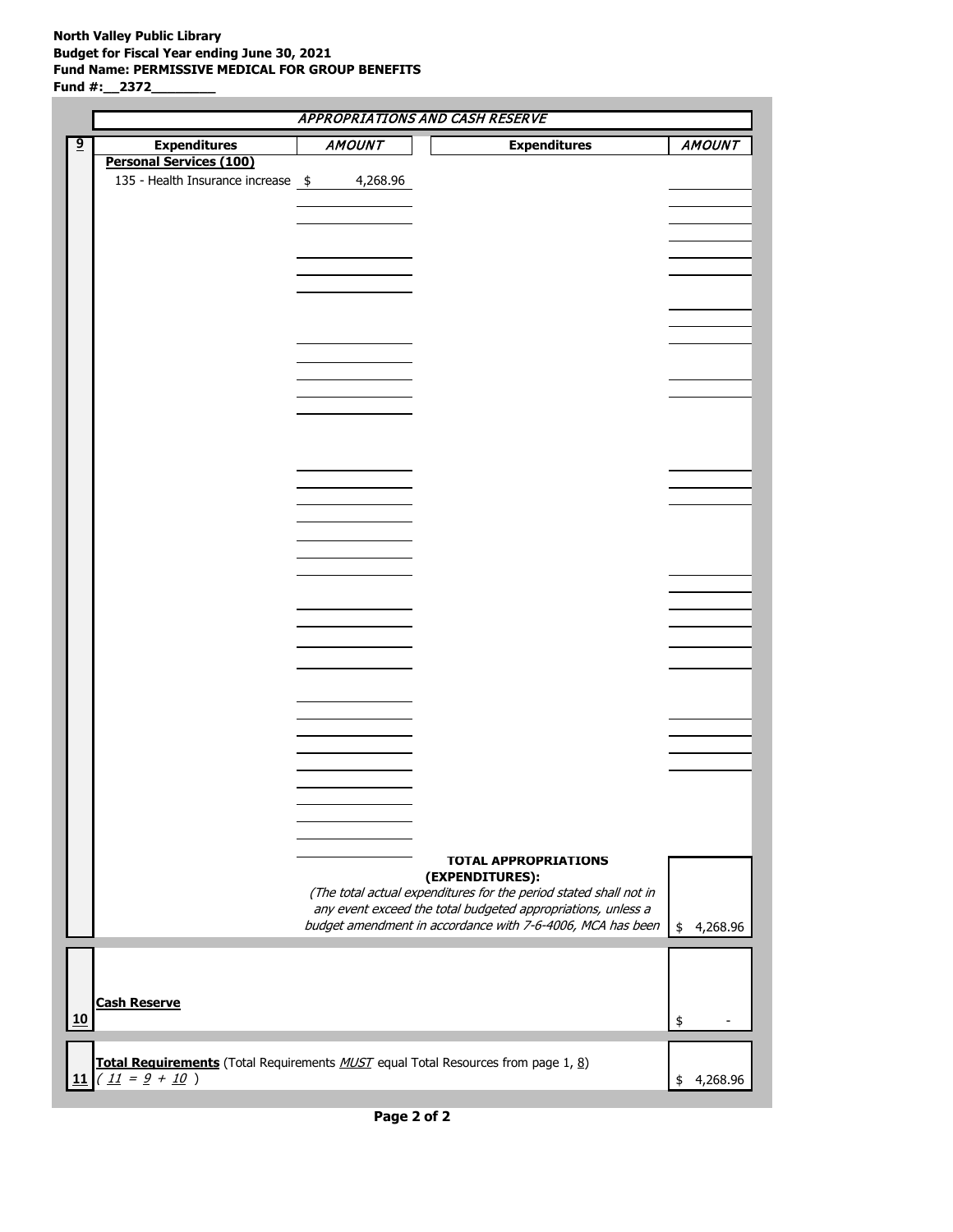| CASH AVAILABLE, REVENUES, & OTHER FINANCING SOURCES                                 |            |  |
|-------------------------------------------------------------------------------------|------------|--|
|                                                                                     | AMOUNT     |  |
| Cash Balance in County fund as of June 30th                                         |            |  |
| Cash Balance all accounts held outside the County as of<br><u>June 30th</u>         |            |  |
|                                                                                     | 205,706.00 |  |
| Outstanding warrants (checks) as of June 30th                                       | 6,907.42   |  |
| <b>Cash Available as of July 1st</b>                                                |            |  |
| $\left( \frac{4}{5} = (\frac{1}{2} + \frac{2}{5}) - \frac{3}{5} \right)$            | 198,798.58 |  |
|                                                                                     |            |  |
| <b>Revenues</b>                                                                     | AMOUNT     |  |
| <b>Tax Revenue (BARS Act: 311000)</b>                                               | 341,462.00 |  |
| INON-TAX REVENUES & OTHER FINANCING SOURCES                                         |            |  |
| <b>Special Assessments</b>                                                          |            |  |
| <b>License &amp; Permits</b>                                                        |            |  |
| <b>Intergovernmental</b>                                                            |            |  |
| Federal grants (specify below)                                                      |            |  |
| Erate reimbursement (BARS Act:332002)                                               | 5,544.00   |  |
| State grants (specify below)                                                        |            |  |
| Tamarack Federation (BARS Act: 334101)                                              | 3,364.07   |  |
|                                                                                     |            |  |
| State shared revenues (specify below)                                               |            |  |
| State entitlement (BARS Act: 335230)                                                | 26,736.12  |  |
| State aid (BARS Act: 334100)                                                        | 3,708.00   |  |
| <b>Charges for Services</b>                                                         |            |  |
| Lost/Damaged itmes (BARS Act: 346070)                                               | 300.00     |  |
| Overdue Fines (BARS Act: 346071)                                                    | 50.00      |  |
| Photocopies (BARS Act: 346072)                                                      | 1,900.00   |  |
| Sales of Books & AV (BARS Act: 346073)                                              | 150.00     |  |
| ILL Fee & ILL Overdue (BARS Act: 346075)                                            | 120.00     |  |
| Nonresident card fee (BARS Act: 346076)                                             | 400.00     |  |
| USB Flash Drive Sales (BARS Act: 346077)                                            | 15.00      |  |
| <b>Miscellaneous</b>                                                                |            |  |
| Contribution & donations (BARS Acct 365000)                                         | 1,500.00   |  |
| NVPL Foundation contribution & donations (365040)                                   | 2,810.63   |  |
| <b>Investment earnings (BARS Act: 371000)</b>                                       | 20.00      |  |
|                                                                                     |            |  |
| <b>Other Financing Sources</b><br>(do not use to budget cash transfers between bank |            |  |
| Proceeds from long term debt                                                        |            |  |
| Proceeds from sale of capital assets                                                |            |  |
|                                                                                     |            |  |
| <b>IUIAL IAX/NON-IAX REVENUES &amp; OTHER</b>                                       |            |  |
| <b>FINANCING SOURCES:</b>                                                           | 388,079.82 |  |
|                                                                                     |            |  |
|                                                                                     |            |  |
| <b>TOTAI RESOUTCES</b> (TOtal Resources <i>PIUST</i> equal TOtal                    |            |  |
| Requirements from page 2, 11)<br>$(8 = 4 + 7)$                                      | 586,878.40 |  |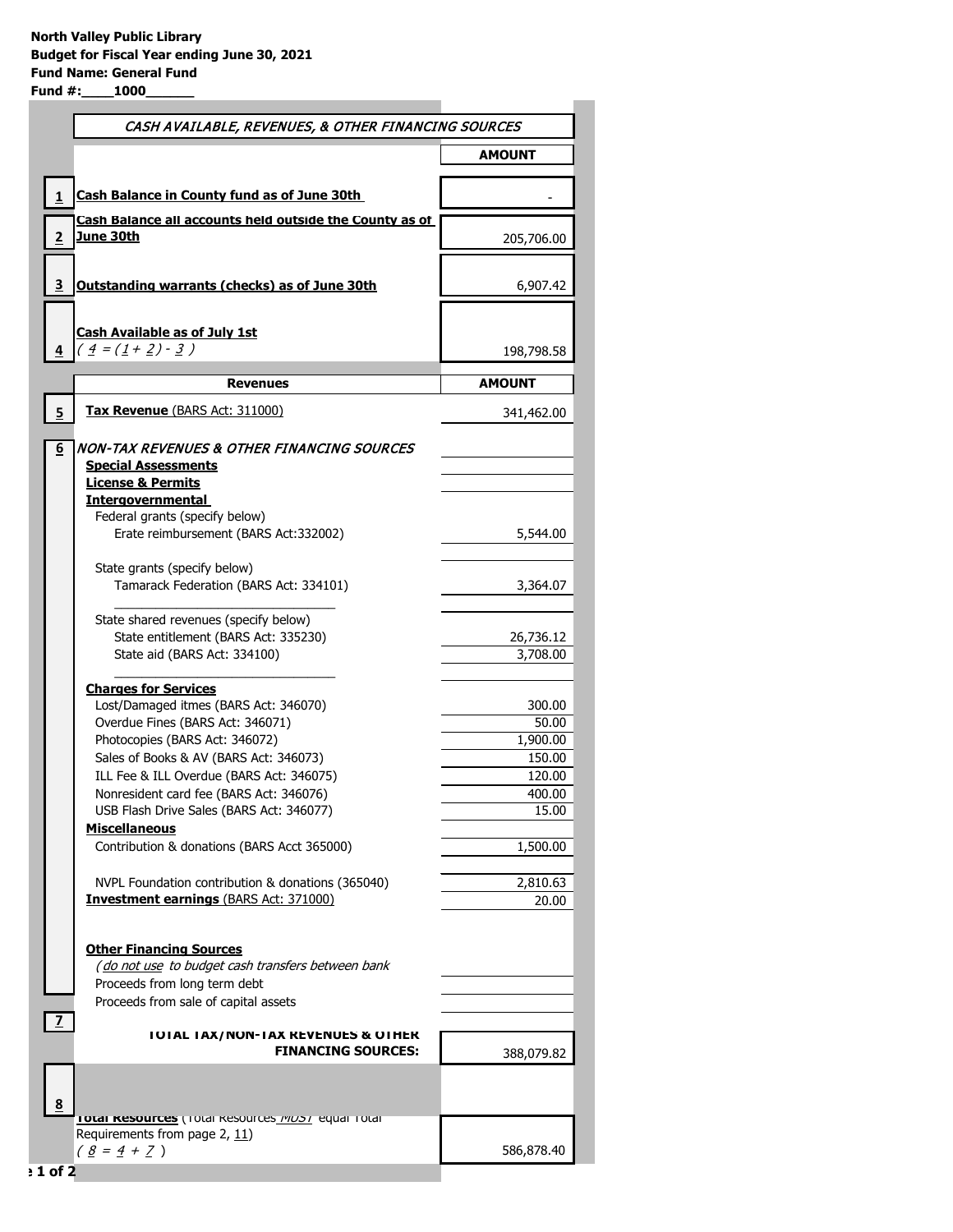**Fund #:\_\_\_\_1000\_\_\_\_\_\_**

|                                                                                                                                                                                                         |                                                                                                        | APPROPRIATIONS AND CASH RESERVE |                                                                   |                       |
|---------------------------------------------------------------------------------------------------------------------------------------------------------------------------------------------------------|--------------------------------------------------------------------------------------------------------|---------------------------------|-------------------------------------------------------------------|-----------------------|
| 9                                                                                                                                                                                                       | <b>Expenditures</b>                                                                                    | <b>AMOUNT</b>                   | <b>Expenditures</b>                                               | <b>AMOUNT</b>         |
|                                                                                                                                                                                                         | <b>Personal Services (100)</b>                                                                         |                                 | <b>Fixed Charges (500) Rent &amp; Insurance</b>                   |                       |
|                                                                                                                                                                                                         | 110-111 Salaries/Wages -                                                                               | 220,178.75                      | 510 Officers Liability Insurance                                  |                       |
|                                                                                                                                                                                                         | 130 FICA, SS, Medicare<br>131 MPERA (Retirement)                                                       | 15,405.00                       | 511 Insurance Property                                            |                       |
|                                                                                                                                                                                                         | 133 - Workers comp                                                                                     | 13,848.00<br>1,082.00           | 512 Liability/Property<br>595 Election costs                      | 7,868.95<br>11,830.00 |
|                                                                                                                                                                                                         | 135 - Health Insurance                                                                                 | 5,614.10                        |                                                                   |                       |
|                                                                                                                                                                                                         | 141 - Unemployment Insurance                                                                           | 303.00                          | Other (specify)                                                   |                       |
|                                                                                                                                                                                                         | Supplies (200)                                                                                         |                                 | Debt Service (600)                                                |                       |
|                                                                                                                                                                                                         | 200 - Office & Lib Supplies & Equipment                                                                | 6,000.00                        | 610 - Principal payments                                          | 4,506.64              |
|                                                                                                                                                                                                         | 220 - Bldg Supplies & Equipment                                                                        | 4,031.00                        | 620 - Interest payments                                           | 670.00                |
|                                                                                                                                                                                                         | 261 - Software & Application Fees                                                                      | 3,000.00                        | Mortgage extra                                                    |                       |
|                                                                                                                                                                                                         | 262 - Computer Equipment                                                                               | 2,000.00                        |                                                                   |                       |
|                                                                                                                                                                                                         | 272-277 Collections (Books DVD etc.)                                                                   | 35,000.00                       |                                                                   |                       |
|                                                                                                                                                                                                         | 271 - Periodicals                                                                                      | 2,000.00                        |                                                                   |                       |
|                                                                                                                                                                                                         | 278 Electronic materials                                                                               | 3,378.00                        |                                                                   |                       |
|                                                                                                                                                                                                         | <b>Purchased Services (300)</b>                                                                        |                                 |                                                                   |                       |
|                                                                                                                                                                                                         | 311 - Telecommunications                                                                               | 13,638.00                       | Other (800)                                                       |                       |
|                                                                                                                                                                                                         | 313 - OneCallNow Automated calling                                                                     | 305.90                          | Transfers to other funds                                          |                       |
|                                                                                                                                                                                                         | 315 - Courier Service                                                                                  | 3,100.00                        | 820 - Transfer to Depreciation                                    |                       |
|                                                                                                                                                                                                         | 316 - Postage & Shipping                                                                               | 265.00                          |                                                                   |                       |
|                                                                                                                                                                                                         | 317 - ILL Postage & Shipping                                                                           | 900.00                          |                                                                   |                       |
|                                                                                                                                                                                                         | 331 Adult programs & events                                                                            | 1,875.00                        |                                                                   |                       |
|                                                                                                                                                                                                         | Youth Adult program & events                                                                           | 2,300.00                        |                                                                   |                       |
|                                                                                                                                                                                                         | 336 - PR, Advertising, Legal & Job notices                                                             | 400.00                          |                                                                   |                       |
|                                                                                                                                                                                                         | 341 - Electricity and/or natural gas                                                                   | 6,500.00                        |                                                                   |                       |
|                                                                                                                                                                                                         | 342 - Water/Sewer                                                                                      | 1,004.00                        |                                                                   |                       |
|                                                                                                                                                                                                         | 344 - Garbage                                                                                          | 504.00                          |                                                                   |                       |
|                                                                                                                                                                                                         | 350 - Accounting & auditing                                                                            | 6,500.00                        |                                                                   |                       |
|                                                                                                                                                                                                         | 352 - IT Contract Services                                                                             | 5,000.00                        |                                                                   |                       |
|                                                                                                                                                                                                         | 355 - Contract Services Other                                                                          | 0.00                            |                                                                   |                       |
|                                                                                                                                                                                                         | 356 - Legal                                                                                            | 150.00                          |                                                                   |                       |
|                                                                                                                                                                                                         | 357 - Black Mountain                                                                                   | 1,806.00                        |                                                                   |                       |
|                                                                                                                                                                                                         | 363 - Equipment (Photocopier)                                                                          | 16,000.00                       |                                                                   |                       |
|                                                                                                                                                                                                         | 364 - Janitorial/Cleaning Service<br>365 - Bld Improvement, Repair &                                   | 9,000.00                        |                                                                   |                       |
|                                                                                                                                                                                                         | Maintenance (Plumber, Electrician etc.)                                                                | 23,540.00                       |                                                                   |                       |
|                                                                                                                                                                                                         | 370 - Travel                                                                                           | 1,000.00                        |                                                                   |                       |
|                                                                                                                                                                                                         | 380 - Professional development -                                                                       |                                 |                                                                   |                       |
|                                                                                                                                                                                                         | Tuition/registration costs                                                                             | 300.00                          |                                                                   |                       |
|                                                                                                                                                                                                         | 381 - Membership fees                                                                                  | 555.00                          |                                                                   |                       |
|                                                                                                                                                                                                         | 391 - Montana Library2Go                                                                               | 2,700.00                        |                                                                   |                       |
|                                                                                                                                                                                                         | 392 - Montana Shared Catalog                                                                           | 4,600.00                        |                                                                   |                       |
|                                                                                                                                                                                                         | 393 - OCLC                                                                                             | 1,500.00                        |                                                                   |                       |
|                                                                                                                                                                                                         |                                                                                                        |                                 | <b>TOTAL APPROPRIATIONS</b><br>(EXPENDITURES):                    |                       |
|                                                                                                                                                                                                         |                                                                                                        |                                 | (The total actual expenditures for the period stated shall not in |                       |
|                                                                                                                                                                                                         |                                                                                                        |                                 | any event exceed the total budgeted appropriations, unless a      |                       |
|                                                                                                                                                                                                         |                                                                                                        |                                 | budget amendment in accordance with 7-6-4006, MCA has             | 440,158.34            |
|                                                                                                                                                                                                         |                                                                                                        |                                 |                                                                   |                       |
|                                                                                                                                                                                                         | <b>Cash Reserve</b>                                                                                    |                                 |                                                                   |                       |
| Criteria - If fund is budgeted to receive tax revenue in the fiscal year, the budgeted cash reserve amount cannot<br>exceed 1/3 of appropriations. The cash reserve amount cannot be a negative amount. |                                                                                                        |                                 |                                                                   |                       |
|                                                                                                                                                                                                         | (= a reserve to meet expenditures made from the fund during the months of July to November of the next |                                 |                                                                   |                       |
| fiscal year)<br>10                                                                                                                                                                                      |                                                                                                        |                                 |                                                                   | 146,719.45            |
|                                                                                                                                                                                                         |                                                                                                        |                                 |                                                                   |                       |
|                                                                                                                                                                                                         | Total Requirements (Total Requirements <i>MUST</i> equal Total Resources from page 1, 8)               |                                 |                                                                   |                       |
| 11                                                                                                                                                                                                      | $(\underline{11} = 9 + 10)$                                                                            |                                 |                                                                   | 586,877.79            |
|                                                                                                                                                                                                         |                                                                                                        |                                 |                                                                   |                       |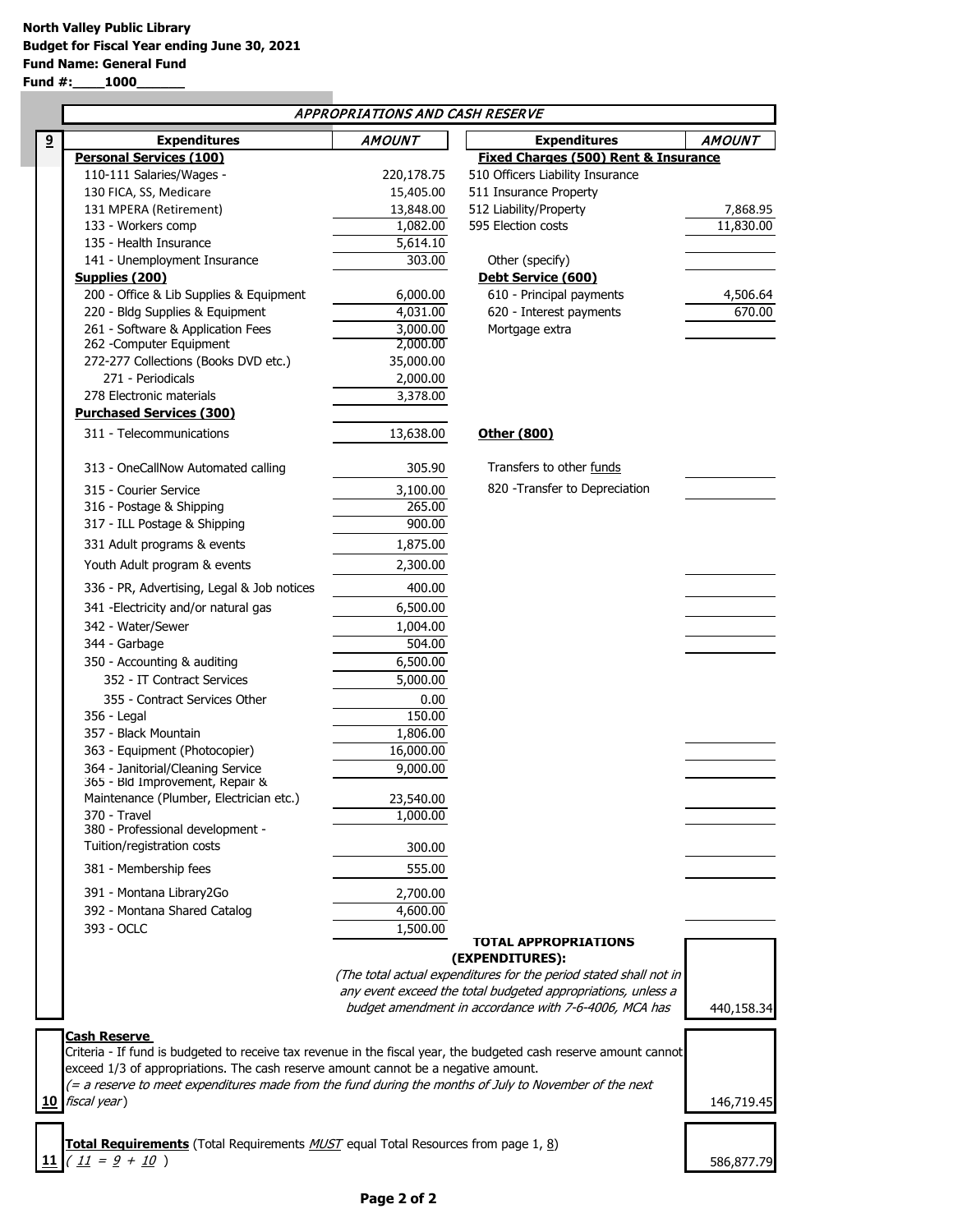|   | CASH AVAILABLE, REVENUES, & OTHER FINANCING SOURCES                                  |               |               |
|---|--------------------------------------------------------------------------------------|---------------|---------------|
|   |                                                                                      | <b>AMOUNT</b> |               |
|   |                                                                                      |               |               |
| 1 |                                                                                      |               |               |
|   | Cash Balance in Library Depreciaiton fund as of June<br><u>30th</u>                  |               |               |
|   |                                                                                      | \$            | 90,133.12     |
| 3 | Outstanding warrants (checks) as of June 30th                                        | \$            |               |
|   |                                                                                      |               |               |
|   | <b>Cash Available as of July 1st</b><br>$\left(\frac{4}{1}=(\frac{1+2}{2})-3\right)$ | \$            | 90,133.12     |
|   |                                                                                      |               |               |
|   | <b>Revenues</b>                                                                      |               | <b>AMOUNT</b> |
| 5 |                                                                                      |               |               |
| 6 | NON-TAX REVENUES & OTHER FINANCING SOURCES                                           |               |               |
|   |                                                                                      |               |               |
|   |                                                                                      |               |               |
|   |                                                                                      |               |               |
|   |                                                                                      |               |               |
|   |                                                                                      |               |               |
|   |                                                                                      |               |               |
|   |                                                                                      |               |               |
|   |                                                                                      |               |               |
|   |                                                                                      |               |               |
|   |                                                                                      |               |               |
|   |                                                                                      |               |               |
|   |                                                                                      |               |               |
|   |                                                                                      |               |               |
|   |                                                                                      |               |               |
|   |                                                                                      |               |               |
|   | <b>Miscellaneous</b><br>Contribution & donations (BARS Acct 365000)                  | \$            | 1,214.95      |
|   | Friends of the Library contributions & donations (365030)                            |               |               |
|   | NVPL Foundation contribution & donations (365040)<br><b>Investment earnings</b>      |               |               |
|   | <b>Other Financing Sources</b>                                                       |               |               |
|   | Transfers in from other funds<br>(do not use to budget cash transfers between bank   |               |               |
|   | accounts)                                                                            |               |               |
|   | Transfer in from General Fund                                                        |               |               |
|   |                                                                                      |               |               |
|   | <b>IUIAL IAX/NUN-IAX KEVENUES &amp; UIHEK</b><br><b>FINANCING SOURCES:</b>           |               | 1,214.95      |
|   |                                                                                      |               |               |
|   | Total Resources (Total Resources MUST equal Total<br>Requirements from page 2, 11)   |               |               |
|   | $(8 = 4 + 7)$                                                                        |               | 91,348.07     |